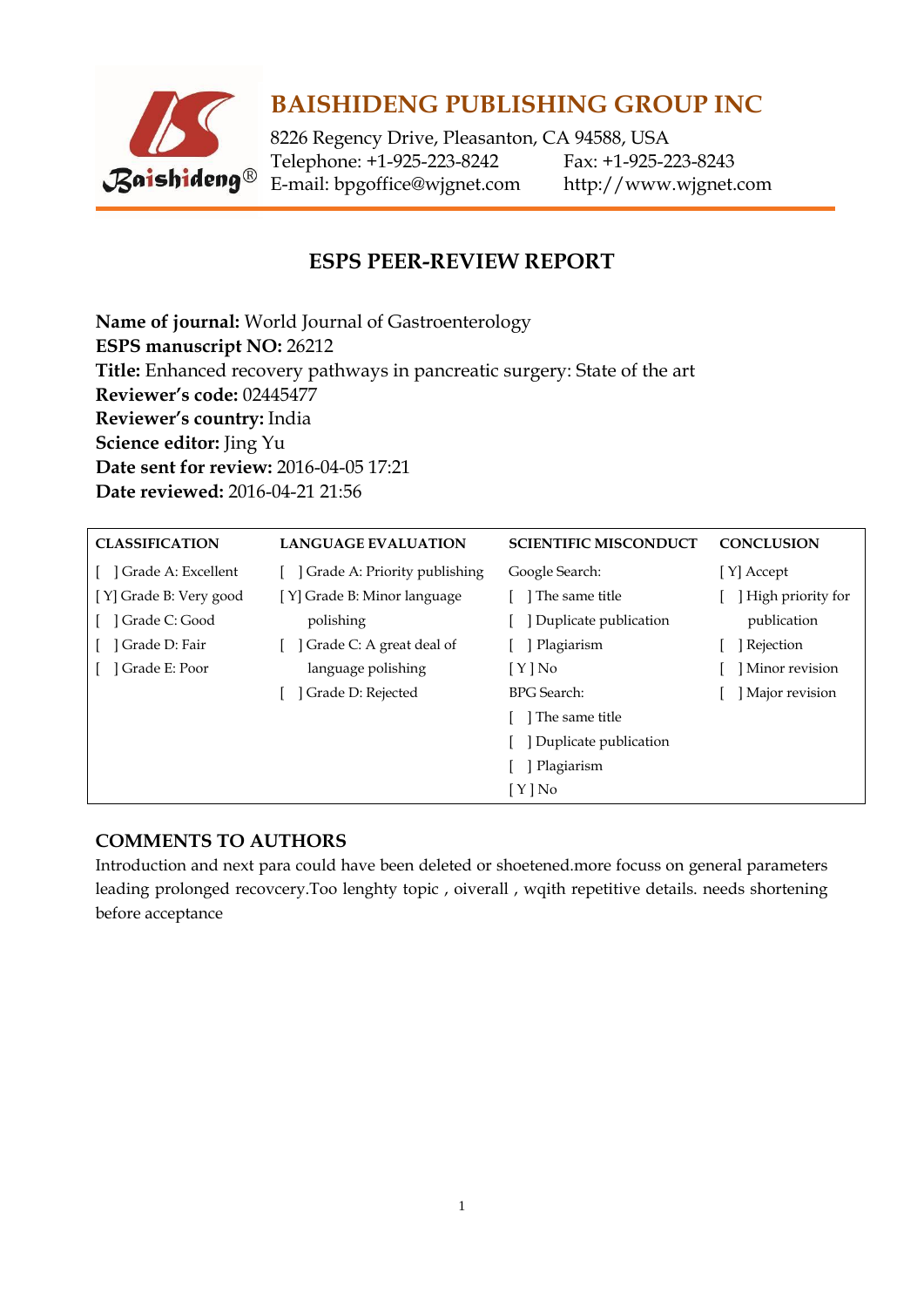

## **BAISHIDENG PUBLISHING GROUP INC**

8226 Regency Drive, Pleasanton, CA 94588, USA Telephone: +1-925-223-8242 Fax: +1-925-223-8243 E-mail: [bpgoffice@wjgnet.com](mailto:bpgoffice@wjgnet.com) http://www.wjgnet.com

### **ESPS PEER-REVIEW REPORT**

**Name of journal:** World Journal of Gastroenterology **ESPS manuscript NO:** 26212 **Title:** Enhanced recovery pathways in pancreatic surgery: State of the art **Reviewer's code:** 03529724 **Reviewer's country:** United States **Science editor:** Jing Yu **Date sent for review:** 2016-04-05 17:21 **Date reviewed:** 2016-04-27 10:22

| <b>CLASSIFICATION</b>  | <b>LANGUAGE EVALUATION</b>       | <b>SCIENTIFIC MISCONDUCT</b> | <b>CONCLUSION</b>  |
|------------------------|----------------------------------|------------------------------|--------------------|
| Grade A: Excellent     | [Y] Grade A: Priority publishing | Google Search:               | ] Accept           |
| [Y] Grade B: Very good | Grade B: Minor language          | ] The same title             | High priority for  |
| Grade C: Good          | polishing                        | Duplicate publication        | publication        |
| ] Grade D: Fair        | Grade C: A great deal of         | Plagiarism                   | Rejection          |
| Grade E: Poor          | language polishing               | $[Y]$ No                     | [Y] Minor revision |
|                        | Grade D: Rejected                | <b>BPG</b> Search:           | Major revision     |
|                        |                                  | The same title               |                    |
|                        |                                  | Duplicate publication        |                    |
|                        |                                  | Plagiarism                   |                    |
|                        |                                  | $[ Y ]$ No                   |                    |

#### **COMMENTS TO AUTHORS**

This is a very thorough review of the literature on Enhanced Recovery Pathways (ERPs) in pancreatic surgery. The structure of the manuscript is friendly to the reader. All elements of contemporary ERP including patient education, perioperative optimization, analgesia and post-operative nausea and vomiting (PONV) prevention are addressed in detail in this manuscript. The tables are very helpful in collecting evidence of various levels to explain the trends in pancreatic surgery. My comments for the authors are: 1) In the introduction section, line 5, the authors mention "high-volume centers". In an era of centralization of specialized care in tertiary centers, it would be prudent to discuss what defines a high volume center 2) PONV is a very important aspect of enhanced recovery. Therefore the authors could discuss a bit more about the agents used perioperatively. There is abundant research in the anesthesiology literature and would be appropriate to mention them in one line 3) Page 10, section of "perianastomotic drain", line 6. The authors mention the lack of literature on drain placement and this statement is followed by a randomized trial as a level 1 evidence. I would just omit this sentence 4) The authors very appropriately refer to delayed gastric emptying (DGE) as this is the most common complication after a Whipple. Would encourage the authors to briefly discuss